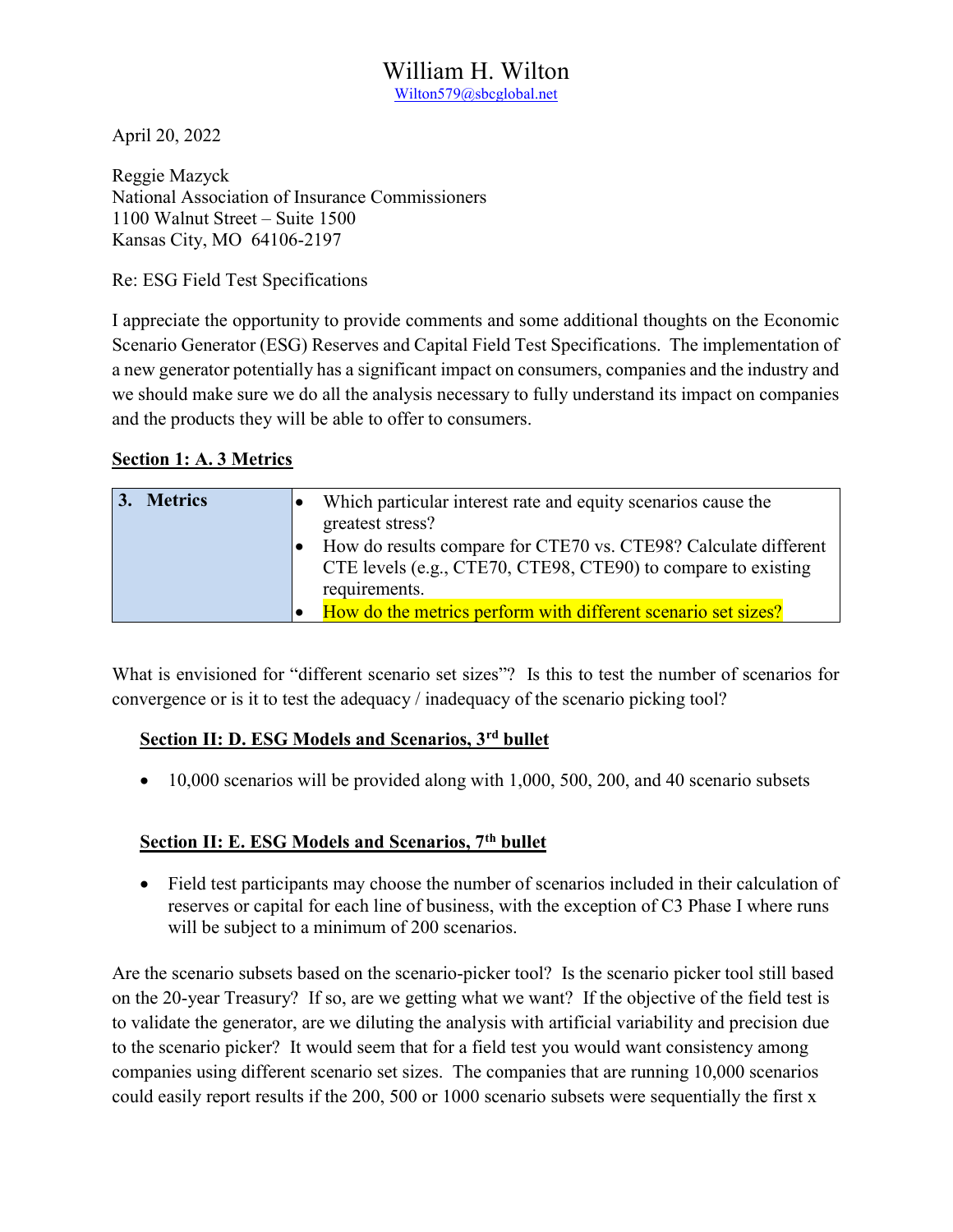scenarios of the 10,000. I see minimal value with a 40-scenario subset in meeting the field test objectives.

For VM-21, are the scenario subsets appropriate? Will the scenario subsets for VM-21 be based on the 20-year Treasury and not equity markets?

In my opinion, the use of any scenario reduction techniques should be left to the company to validate and not be part of this ESG field test. Once the parameterization of the scenario generator is established, we can test if the scenario picker is still acceptable for use as permitted in Section 7.G.2.c. of VM-20.

| 3. Metrics | Which particular interest rate and equity scenarios cause the<br>greatest stress? |
|------------|-----------------------------------------------------------------------------------|
|            | How do results compare for CTE70 vs. CTE98? Calculate different                   |
|            | CTE levels (e.g., CTE70, CTE98, CTE90) to compare to existing                     |
|            | requirements.                                                                     |
|            | How do the metrics perform with different scenario set sizes?                     |

Do we want to capture more than just the CTE metrics? Do we want to have a "picture" of the distribution in the tail? Would percentile metrics for some of the key components add additional value? For example, percentiles 65 – 95 at 5% increments with 1% increments from 95% to 100%? One of the underlying questions may be is CTE still the best metric to quantify reserves and capital? Are we concerned about the average loss in the tail or should we be focused on the level of reserves or capital required to be x% confident that they are sufficient? Should reserves be determined based on negative interest rate scenarios? Is an 80<sup>th</sup> percentile value a better representative of an appropriate reserve for moderately adverse conditions? Collecting more data than just the CTE may provide insight into the numerous questions about the tail that will likely arise.

For example, sample metrics to collect may include: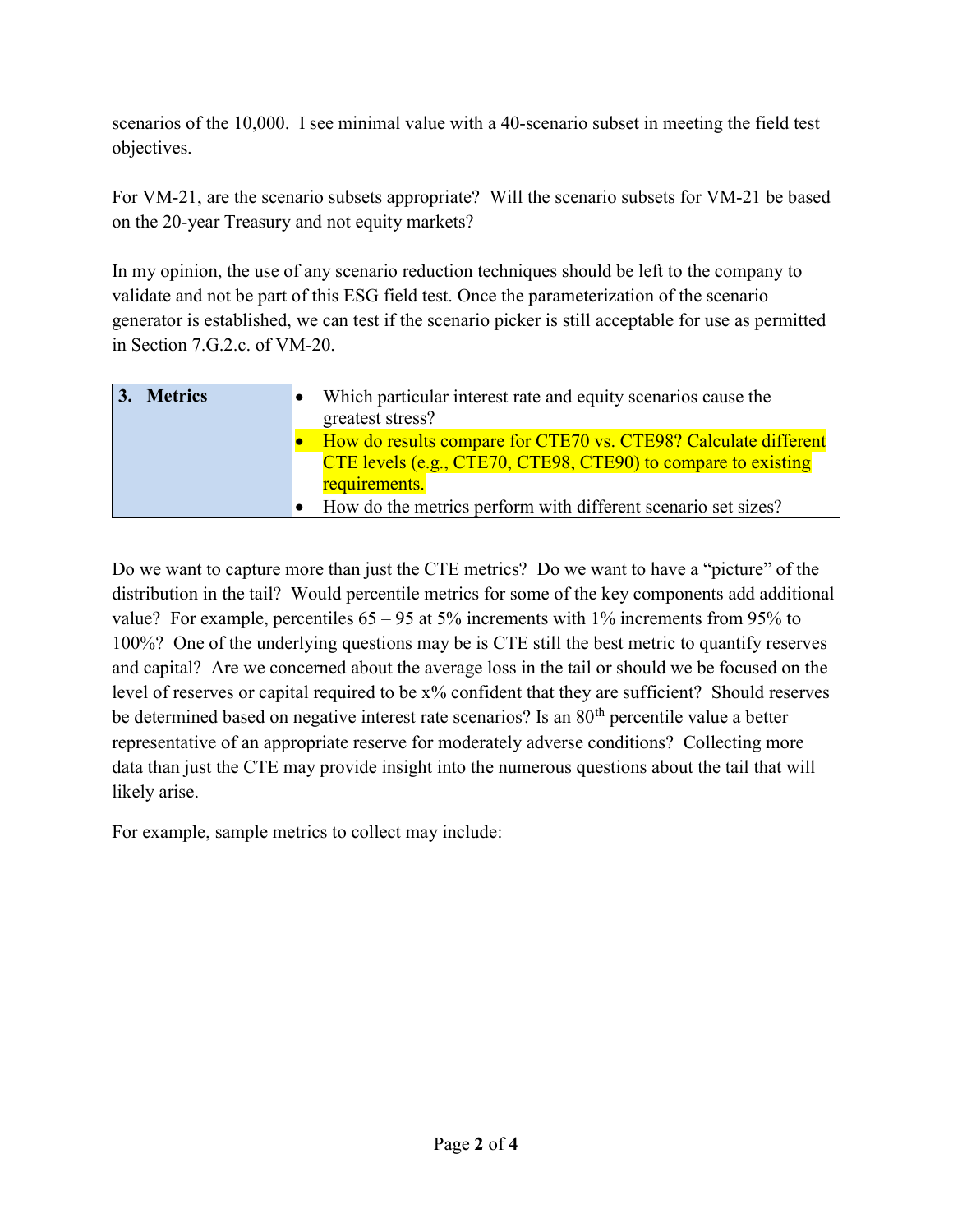|                                |                     |           | Component (e.g. Scenario Reserve) |         |
|--------------------------------|---------------------|-----------|-----------------------------------|---------|
|                                | <b>Scenario Set</b> |           |                                   |         |
| Metric                         | $1 - 200$           | $1 - 500$ | $1 - 1000$                        | 1-10000 |
|                                |                     |           |                                   |         |
| Percentile                     |                     |           |                                   |         |
| 65                             |                     |           |                                   |         |
| $70\,$                         |                     |           |                                   |         |
| 75                             |                     |           |                                   |         |
| $80\,$                         |                     |           |                                   |         |
| 85                             |                     |           |                                   |         |
| $90\,$                         |                     |           |                                   |         |
|                                |                     |           |                                   |         |
| 95                             |                     |           |                                   |         |
| 96                             |                     |           |                                   |         |
| 97                             |                     |           |                                   |         |
| 98                             |                     |           |                                   |         |
| 99                             |                     |           |                                   |         |
| $100\,$                        |                     |           |                                   |         |
|                                |                     |           |                                   |         |
| <b>CTE 70</b>                  |                     |           |                                   |         |
| <b>CTE 90</b><br><b>CTE 98</b> |                     |           |                                   |         |

### Section II: E. Metrics/Output 1<sup>st</sup> bullet, 4<sup>th</sup> sub-bullet:

- o C3 Phase I
	- Reserves that were cash flow tested for asset adequacy
	- The C3 Phase I results should be summarized by applying the weights in the table below to the respective percentiles.

 ------------------------ Percentile Weighting ------------------------- 92 92.5 93 93.5 94 94.5 95 95.5 96 96.5 97 97.5 98 .02 .04 .06 .08 .10 .12 .16 .12 .10 .08 .06 .04 .02

For C3 Phase I, it would seem that the current scenario subset (generally 50) and the full 200 scenario set should be run. This would facilitate the attribution analysis that may be ultimately desired.

- 1. 50 Scenario weighted  $95<sup>th</sup>$  percentile (C3P1 Generator)
- 2. 200 Scenarios weighted  $95<sup>th</sup>$  percentile,  $95<sup>th</sup>$ %-ile, & CTE90 (C3P1 Generator)
- 3. 200 Scenarios 95<sup>th %-ile, & CTE90 with VM prescribed scenario generator</sup>
- 4. 200 Scenarios  $95<sup>th</sup>$ %-ile, & CTE90 with Treasury model "Non-shadow"
- 5. 200 Scenarios 95<sup>th %-ile, & CTE90 with Treasury model "Shadow"</sup>
- 6. > 200 Scenarios 95<sup>th %-</sup>ile, & CTE90 with Treasury model "Non-shadow"
- 7.  $>200$  Scenarios 95<sup>th %-ile, & CTE90 with Treasury model "Shadow"</sup>